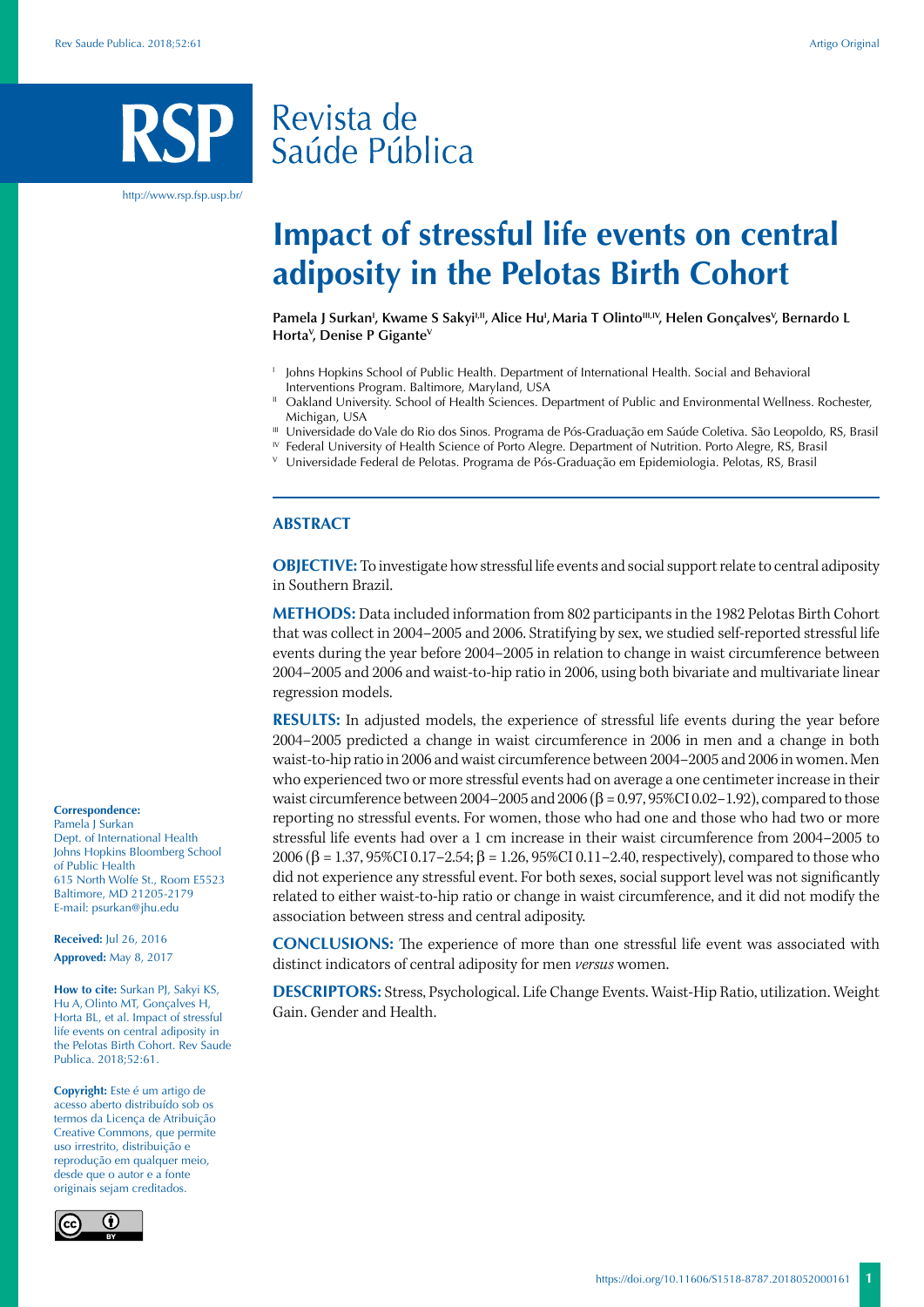## **INTRODUCTION**

Central adiposity, otherwise known as abdominal obesity, is a risk factor for coronary heart disease, stroke, and diabetes, and is characterized by the distribution of visceral fat in the abdominal  $area<sup>1,2</sup>$ . A variety of complex mechanisms and hypotheses have been postulated (e.g., the portal hypothesis) regarding pathways through which visceral fat can lead to insulin resistance<sup>3</sup>. Body mass index (BMI) is a poor predictor of cardiovascular disease compared to measures of central adiposity, such as waist-to-hip ratio (WHR) and waist circumference (WC)4 . Interestingly, however, a very high correlation has been observed between WC and BMI among Brazilians<sup>5</sup>. .

Epidemiological studies have shown a relation between social class and central adiposity $\rm^6$ , with work-related or other stressors implicated in its development<sup>6-8</sup>; specifically, stress activates the hypothalamic-pituitary-adrenal axis and sympathetic nervous system, which leads to hormonal abnormalities including increased cortisol secretion and development of visceral fat<sup>9</sup>. Chronic stress may play a role in the development of fat from another pathway, from its influence on dietary intake, including the consumption of energy-dense foods<sup>8,10,11</sup>.

Psychosocial stress derived from the social environment, e.g., loss of a family member or financial difficulties, is thought to have a cumulative effect on physical and mental health<sup>12</sup>. Although a relationship between stress and central adiposity has been observed, the types of psychosocial stressors that may be important and the role of social support systems across different cultures have not been elucidated. According to the stress-buffering hypothesis, social support may be protective against the adverse effects of stress<sup>13</sup>. We hypothesized that stressful events would be positively associated with central adiposity, while social support would be inversely associated with it. Additionally, we hypothesized that high levels of social support may serve as a buffer for the relationship between stressful events and central adiposity. The main aims of our study were to investigate how stressful life events and how social support relate to central adiposity, using a cohort study from Southern Brazil. The secondary aim was to assess whether social support buffered the impact of stress on central adiposity by examining the effect modification by social support.

## **METHODS**

This study was based on the follow-up data from the Pelotas Birth Cohort carried out in Southern Brazil from October 2004 to August 2005 and from January to April 2006. The study population consisted of 802 adults (416 men and 386 women) for whom follow-up data on WC was available. All pregnant women were excluded from this study.

#### **Study Procedures**

The study began in 1982 and has continued to follow 5,914 live births in the three maternities from Pelotas, representing 99.2% of all births whose families lived in the urban area of the city14,15. A range of information including demographic, socioeconomic, and anthropometric data were collected, as well as data on health-related variables<sup>15</sup>. In the 2004–2005 visit, trained field workers interviewed 4,297 participants, representing a follow-up rate of 77.4% when added to the 282 individuals known to have died. Weight circumference was assessed in a subsample of 856 participants<sup>16</sup>, corresponding to a random sample of census tracks in the city. Our 2006 follow-up consisted of 802 adults, a subset of the 856 individuals with information on WC. Details about data quality control with scale calibration, standardization sessions, and double data entry have been reported previously<sup>15</sup>.

#### **Measures**

Our primary outcomes of interest were 1) change in WC from 2004–2005 to 2006 and 2) WHR in 2006. Trained interviewers collected WC and hip conference, which were used to determine WHR (WC divided by hip conference). Weight circumference, an indicator of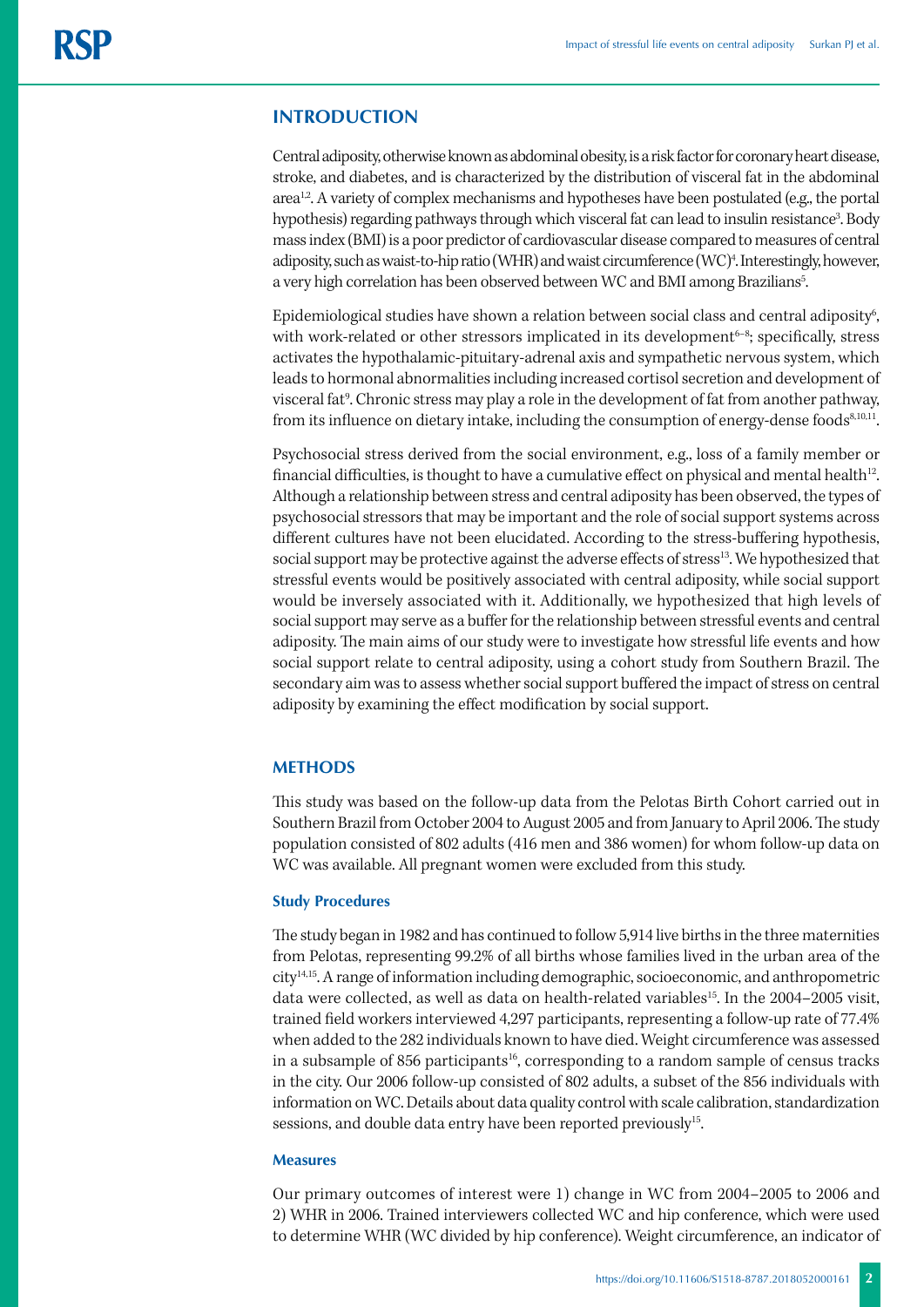central adiposity, was measured in centimeters at the narrowest part of the trunk, right above the navel at both time points<sup>17,18</sup>. Quality control was checked by a supervisor repeating 10% of the measurements, showing over 95% repeatability.

Our main independent variable included six questions to assess exposure to stressful life events within the last year before the interview in 2004–2005 asking whether the respondent: 1) had some type of health problem that did not allow for normal activities, 2) experienced the death of a close family member, 3) had a serious relationship end (with a partner or divorce), 4) faced financial difficulties that were more serious than usual, 5) had to move out of the house against his/her will, 6) had nervous and emotional problems. Items representing stressful events were selected by a team led by a Brazilian anthropologist (co-author HG) adapted from other existing scales<sup>19–22</sup> and were deemed culturally relevant stressors in the local setting of Southern Brazil. Each event was given one point. Stress score was categorized as none (score = 0), low  $(1-2)$ , or high  $(> 2)$ .

Social support (high *versus* low or none) was measured by two questions assessing the presence of material (i.e., monetary) and emotional support from family and friends, respectively. We considered the lack of either or both types of support as low or no social support. Other variables considered were: education ( $\leq 8$ ,  $> 8$  years), parity (no children, ≥ 1 child), race (white, non-white), household income tertile (low, medium, high), alcohol intake (≤ 2, > 2 drinks per week), smoking status (never, former, current), and BMI in 2004, calculated with standard units of  $kg/m^2$  and categorized using the WHO cut-off value for overweight: <  $25$  *versus*  $\geq 25^{23}$ .

#### **Statistical Analysis**

All statistical analyses were stratified by sex, as abdominal fat patterns differ between men and women<sup>9</sup>. One-way ANOVA was used to test sex differences for continuous variables (WC and WHR), chi-square tests were used to assess sex differences in categorical variables, and t-tests of proportions were used to evaluate sex differences by stress score. Quantile-quantile plots and Shapiro-Wilk test were used to check for a normal distribution of the difference in WC. Leverage-*versus*-residual squared plots and box plots were fit to identify points with higher than average leverage or residuals. Observations with high leverage or residuals were dropped. A total of 16 observations (14 for men and 2 for women) were excluded from the analysis.

In the bivariate analyses, beta coefficients and 95% confidence intervals were calculated for each of the predictors in relation to WHR in 2006, change in WC between 2004–2005 and 2006, and covariates measured in 2004–2005. Multiple regression analyses were also performed using WHR and change in WC as outcomes and the social support (high *versus* low or none) and stressful life events categories (none, one, or two or more) as independent variables, while stratified by sex. Covariate selection was based on factors important for central adiposity based on the current literature (household income, education, alcohol intake, smoking status, race, and parity) or on factors that had p-value < 0.20 in the bivariate analyses. We also controlled for 2004 BMI in all analyses with change in WC as outcome. For linear regression models, the normality assumption (of residuals) was checked using quantile-quantile plots. We created an interaction term between stressful life events and social support and performed the Wald test to determine if the relation between stressful life events and central adiposity was modified by social support for either sex ( $p < 0.05$ ).

Data were analyzed using Stata statistical software version 11.0 (StataCorp, 2009, Version 11, College Station, Texas, USA).

#### **Ethics**

All individuals provided written informed consent in both the 2004–2005 and 2006 waves of data collection. The study was approved by the Human Subjects Committee of the Universidade Federal de Pelotas.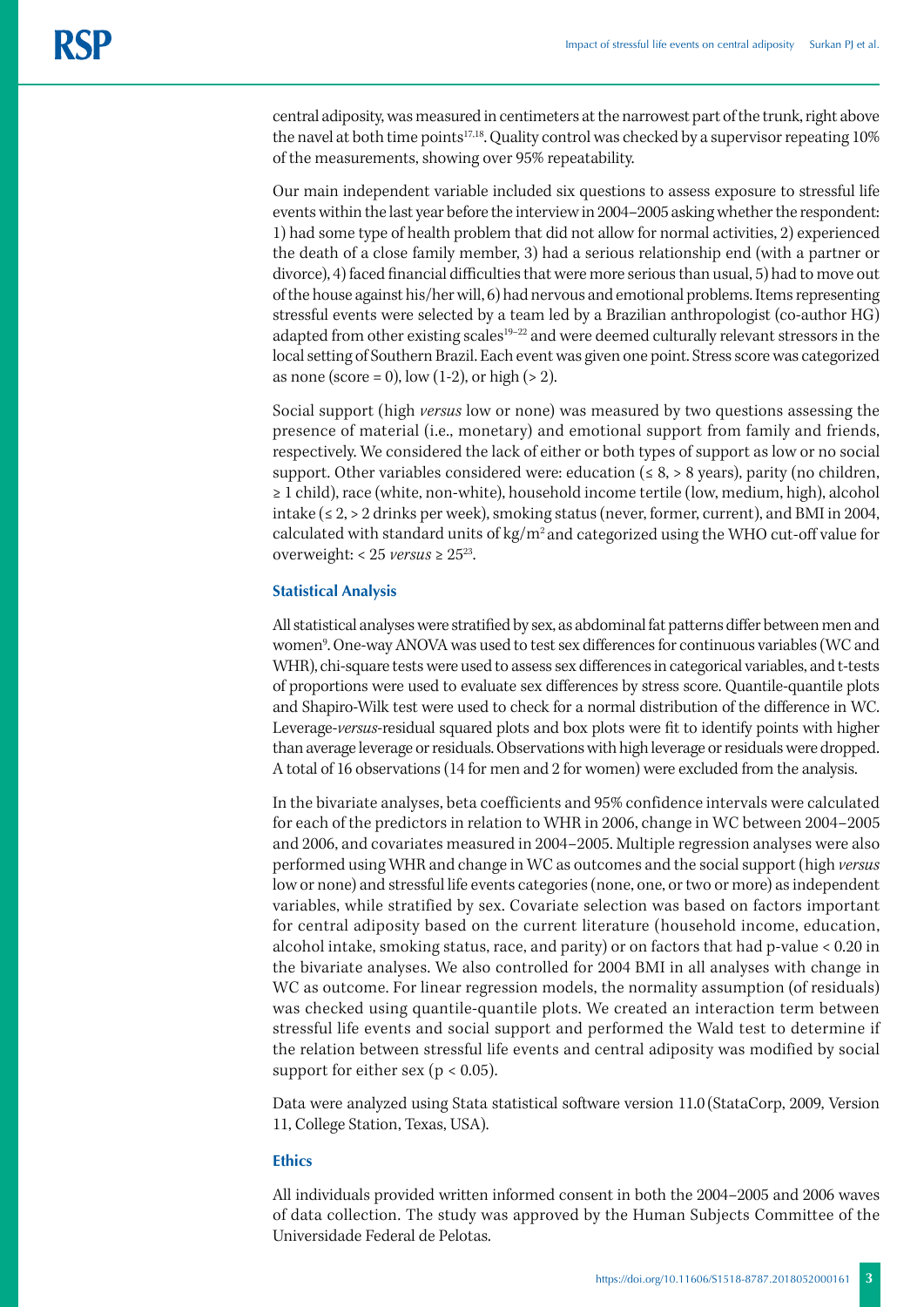#### **RESULTS**

### **Descriptive Characteristics of Study Population and Stressful Events in Men and Women**

In terms of stressful life events, women reported both more serious health problems (41% women; 29% men) and more emotional problems (35% women; 21% men) within the last year. Other individual stressful life event items were not significantly different when comparing sexes (Table 1). This is consistent with the fact that, when the scale was used as a whole, women were also more likely to report having experienced two or more stressful life events in the last year (47%) compared to men (36%) (Table 2).

**Table 1.** Stressful life events assessed in 2004–2005, stratified by sex.

|                                       | <b>Total</b> | Men         | <b>Women</b> |         |  |
|---------------------------------------|--------------|-------------|--------------|---------|--|
| <b>Stressful life events</b>          | $(n = 802)$  | $(n = 416)$ | $(n = 386)$  |         |  |
|                                       | $n$ (%)      | $n$ (%)     | $n$ (%)      |         |  |
| Serious health problem                | 277 (34.5)   | 120(28.9)   | 157(40.7)    | < 0.001 |  |
| Death of relative                     | 215(26.8)    | 102(24.5)   | 113(29.3)    | 0.13    |  |
| End of a serious relationship/Divorce | 150 (18.7)   | 74 (17.8)   | 76 (19.7)    | 0.49    |  |
| <b>Financial difficulties</b>         | 195 (24.3)   | 102(24.5)   | 93 (24.1)    | 0.89    |  |
| Eviction from home                    | 43(5.4)      | 18(4.3)     | 25(6.5)      | 0.18    |  |
| Emotional problems                    | 220 (27.4)   | 86 (20.7)   | 134 (34.7)   | < 0.001 |  |

#### Table 2. Descriptive characteristics of adults born in 1982, stratified by sex.

|                                                             | <b>Total</b> | <b>Males</b>   | <b>Females</b> |              |  |
|-------------------------------------------------------------|--------------|----------------|----------------|--------------|--|
| <b>Categorical variables</b>                                | $(n = 802)$  | $(n = 416)$    | $(n = 386)$    | $\mathbf{p}$ |  |
|                                                             | n(%)         | $n(^{0}/_{0})$ | $n(^{0}/_{0})$ |              |  |
| Stressful life events                                       |              |                |                | 0.002        |  |
| None $(0)$                                                  | 216 (26.9)   | 129 (31.0)     | 87 (22.5)      |              |  |
| One $(1)$                                                   | 257 (32.0)   | 139 (33.4)     | 118 (30.6)     |              |  |
| Two or more $(\geq 2)$                                      | 329 (41.0)   | 148 (35.6)     | 181 (46.9)     |              |  |
| Social support                                              |              |                |                | 0.20         |  |
| High                                                        | 625 (78.0)   | 317 (76.2)     | 308 (80.0)     |              |  |
| Low or none                                                 | 176 (22.0)   | 99 (23.8)      | 77 (20.0)      |              |  |
| Education (years)                                           |              |                |                | < 0.001      |  |
| $\leq 8$                                                    | 230 (28.7)   | 143 (34.4)     | 87 (22.5)      |              |  |
| > 8                                                         | 572 (71.3)   | 273 (65.6)     | 299 (77.5)     |              |  |
| Parity                                                      |              |                |                | < 0.001      |  |
| No children                                                 | 561 (70.0)   | 241 (62.4)     | 320 (76.9)     |              |  |
| $\geq 1$                                                    | 241 (30.1)   | 145 (37.6)     | 96(23.1)       |              |  |
| Race                                                        |              |                |                | 0.16         |  |
| White                                                       | 626 (78.3)   | 322 (77.8)     | 314 (79.0)     |              |  |
| Non-white*                                                  | 173 (21.6)   | 92(22.2)       | 81 (21.0)      |              |  |
| Household income (tertiles)                                 |              |                |                | 0.34         |  |
| Low                                                         | 254 (33.5)   | 124(31.2)      | 130 (35.9)     |              |  |
| Medium                                                      | 257 (33.9)   | 142 (35.8)     | 115(31.8)      |              |  |
| High                                                        | 248 (32.7)   | 117(32.3)      | 131 (33.0)     |              |  |
| Alcohol intake (per week)                                   |              |                |                | < 0.001      |  |
| $\leq$ 2 drinks                                             | 538 (67.1)   | 238 (57.2)     | 300 (77.7)     |              |  |
| $> 2$ drinks                                                | 264 (32.9)   | 178 (42.8)     | 86 (22.3)      |              |  |
| Smoking status                                              |              |                |                | 0.47         |  |
| Never                                                       | 556 (69.3)   | 281 (67.5)     | 275 (71.2)     |              |  |
| Former                                                      | 63 (7.9)     | 33 (7.9)       | 30(7.8)        |              |  |
| Current                                                     | 183 (22.8)   | 102(24.5)      | 81 (21.0)      |              |  |
| <b>BMI</b> in 2004                                          |              |                |                | 0.13         |  |
| < 25                                                        | 570 (71.1)   | 286 (73.6)     | 284(68.7)      |              |  |
| $\geq 25$                                                   | 232 (28.9)   | 102(31.2)      | 130 (26.4)     |              |  |
| Continuous variables                                        | Mean (SD)    | Mean (SD)      | Mean (SD)      | p            |  |
| Waist-hip ratio                                             | 0.80(0.07)   | 0.84(0.05)     | 0.75(0.05)     | < 0.001      |  |
| Change in waist circumference<br>between 2004 and 2006 (cm) | 0.44(0.18)   | 1.29(0.25)     | $-0.48(0.25)$  | < 0.001      |  |

BMI: body mass index

\* Almost all individuals in this category were black or mixed race, with the exception of four who identified as Asian and two who identified as indigenous.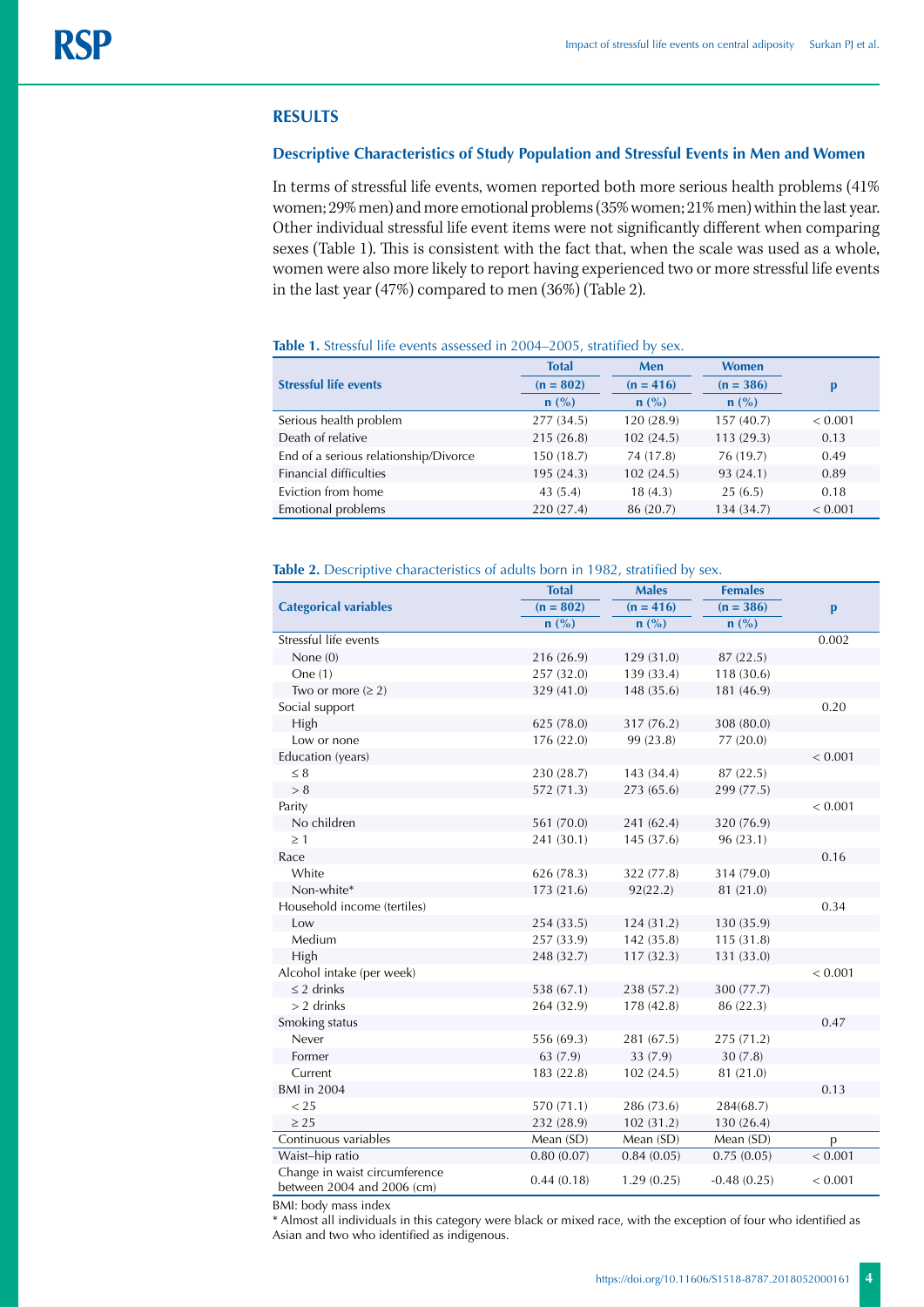Most other variables included in the model also differed between sexes, with more women having higher educational attainment but being less likely to have at least one child and to have > 2 drinks per week (Table 2). Males on average had an increase in WC (1.29 cm), while females had overall decrease (-0.48 cm) in WC between 2004 and 2006. As expected, males had on average a higher mean WHR (0.84 cm) compared to women (0.75 cm) (Table 2). There was no difference between men and women in social support, race, household income, smoking status, or BMI in 2004 (Table 2).

#### **Stressful Events and Measures of Central Adiposity in Men**

Crude analyses in males showed only two statistically significant associations with indicators of central adiposity; men who had BMI ≥ 25 in 2004–2005 were more likely to have a higher WHR in 2006 (β = 0.05, 95%CI 0.04–0.06). Similarly, higher WC in men in 2004–2005 was also associated with a higher WHR in 2006 ( $β = 0.003$ , 95%CI 0.002-0.003). Men with more than eight years of education were more likely to have an increase in their WC from 2004–2005 to 2006 (β = 0.98, 95%CI 0.17–1.79) (Table 3).

Table 3. Crude analyses of the demographic information, stressful life events, and social support in relation to measures of central adiposity in adults born in 1982, stratified by sex.

|                                       | Men                          |              |                                                             |      | <b>Women</b>                 |              |                                                             |              |
|---------------------------------------|------------------------------|--------------|-------------------------------------------------------------|------|------------------------------|--------------|-------------------------------------------------------------|--------------|
| <b>Variables</b>                      | Waist-to-hip ratio in 2006   |              | Change in waist circumference<br>between 2004-2005 and 2006 |      | Waist-to-hip ratio in 2006   |              | Change in waist circumference<br>between 2004-2005 and 2006 |              |
|                                       | $\beta$ (95%Cl)              | $\mathbf{p}$ | $\beta$ (95%Cl)                                             | p    | $\beta$ (95%Cl)              | $\mathbf{p}$ | $\beta$ (95%Cl)                                             | $\mathbf{p}$ |
| Stressful life events                 |                              |              |                                                             |      |                              |              |                                                             |              |
| None                                  | Ref                          |              | Ref                                                         |      | Ref                          |              | Ref                                                         |              |
| One                                   | $0.0008(-0.01-0.01)$         | 0.88         | $0.27(-0.69-1.24)$                                          | 0.57 | $0.02(0.008 - 0.04)$         | 0.002        | $0.72(-0.58-2.03)$                                          | 0.27         |
| Two or more                           | $0.004 (-0.01 - 0.01)$       | 0.51         | $0.93(-0.02-1.88)$                                          | 0.06 | $0.01(0.009 - 0.03)$         | 0.04         | $0.75(-0.44 - 1.96)$                                        | 0.21         |
| Social support                        |                              |              |                                                             |      |                              |              |                                                             |              |
| High                                  | Ref                          |              | Ref                                                         |      | Ref                          |              | Ref                                                         |              |
| Low or none                           | $0.002$ (-0.009-0.01)        | 0.74         | $-0.80(-1.71-0.10)$                                         | 0.08 | $0.01(0.001 - 0.03)$         | 0.04         | $-0.16(-1.33-1.01)$                                         | 0.78         |
| Education                             |                              |              |                                                             |      |                              |              |                                                             |              |
| $\leq$ 8 years                        | Ref                          |              | Ref                                                         |      | Ref                          |              | Ref                                                         |              |
| $> 8$ years                           | $-0.0002$ $(-0.01 - 0.01)$   | 0.97         | $0.98(0.17 - 1.79)$                                         | 0.02 | $-0.03$ $(-0.04 - 0.02)$     | < 0.001      | $0.99(-0.13 - 2.11)$                                        | 0.08         |
| Parity                                |                              |              |                                                             |      |                              |              |                                                             |              |
| No children                           | Ref                          |              | Ref                                                         |      | Ref                          |              | Ref                                                         |              |
| $\geq$ 1 child                        | NA                           | NA           | NA                                                          | NA   | $0.03(0.02 - 0.04)$          | < 0.001      | $-1.15(-2.11-0.18)$                                         | 0.02         |
| Race                                  |                              |              |                                                             |      |                              |              |                                                             |              |
| White                                 | Ref                          |              | Ref                                                         |      | Ref                          |              | Ref                                                         |              |
| Non-white                             | $-0.002$ $(-0.01 - 0.01)$    | 0.71         | $-0.02$ $(-1.03 - 1.00)$                                    | 0.97 | $0.02(0.003 - 0.029)$        | 0.02         | $0.32(-0.87-1.52)$                                          | 0.60         |
| Household income (tertiles)           |                              |              |                                                             |      |                              |              |                                                             |              |
| Low                                   | Ref                          |              | Ref                                                         |      | Ref                          |              | Ref                                                         |              |
| Medium                                | $0.003(-0.008-0.01)$         | 0.65         | $0.31(-0.64 - 1.27)$                                        | 0.52 | $-0.02$ $(-0.03 - 0.005)$    | 0.005        | $0.60(-0.54 - 1.74)$                                        | 0.30         |
| High                                  | $0.01(-0.001-0.02)$          | 0.08         | $0.50(-0.47-1.46)$                                          | 0.31 | $-0.04$ $(-0.05 - 0.02)$     | < 0.001      | $0.89(-0.25 - 2.02)$                                        | 0.13         |
| Alcohol intake (per week)             |                              |              |                                                             |      |                              |              |                                                             |              |
| $\leq$ 2 drinks                       | Ref                          |              | Ref                                                         |      | Ref                          |              | Ref                                                         |              |
| $> 2$ drinks                          | $0.001 (-0.01 - 0.003)$      | 0.34         | $0.08(-0.11 - 0.28)$                                        | 0.37 | $0.006 (-0.007 - 0.02)$      | 0.35         | $-0.01(-1.15-1.11)$                                         | 0.98         |
| Smoking status                        |                              |              |                                                             |      |                              |              |                                                             |              |
| Never                                 | Ref                          |              | Ref                                                         |      | Ref                          |              | Ref                                                         |              |
| Former                                | $-0.005 (-0.02 - 0.01)$      | 0.57         | $-0.09(-1.53 - 1.41)$                                       | 0.90 | $-0.00003 (-0.02 - 0.02)$    | 0.99         | $-0.93$ $(-2.70 - 0.83)$                                    | 0.31         |
| Current                               | $0.003 (-0.01 - 0.01)$       | 0.50         | $0.11 (-0.66 - 1.21)$                                       | 0.81 | $0.03(0.01 - 0.04)$          | < 0.001      | $-0.46(-1.70-0.75)$                                         | 0.44         |
| <b>BMI</b> in 2004                    |                              |              |                                                             |      |                              |              |                                                             |              |
| < 25                                  | Ref                          |              | Ref                                                         |      | Ref                          |              | Ref                                                         |              |
| $\geq$ 25                             | $0.05(0.04 - 0.06)$          | < 0.001      | $0.42 (-0.42, 1.25)$                                        | 0.33 | $0.05(0.04 - 0.06)$          | < 0.001      | $-1.06$ $(-2.12 - 0.13)$                                    | 0.08         |
| Waist circumference<br>in $2004$ (cm) | $0.003(0.003-0.004) < 0.001$ |              |                                                             |      | $0.003(0.002-0.003) < 0.001$ |              |                                                             |              |

Ref: reference; BMI: body mass index; NA: Not applicable

For females, the sample size is 384 for all variables, except for race and social support, which had one missing value each.

For men, sample size is 406 for all variables, except for race (n = 388), which had 18 missing values.

Bold values indicate statistically significant results using a cut-off of  $p < 0.05$ .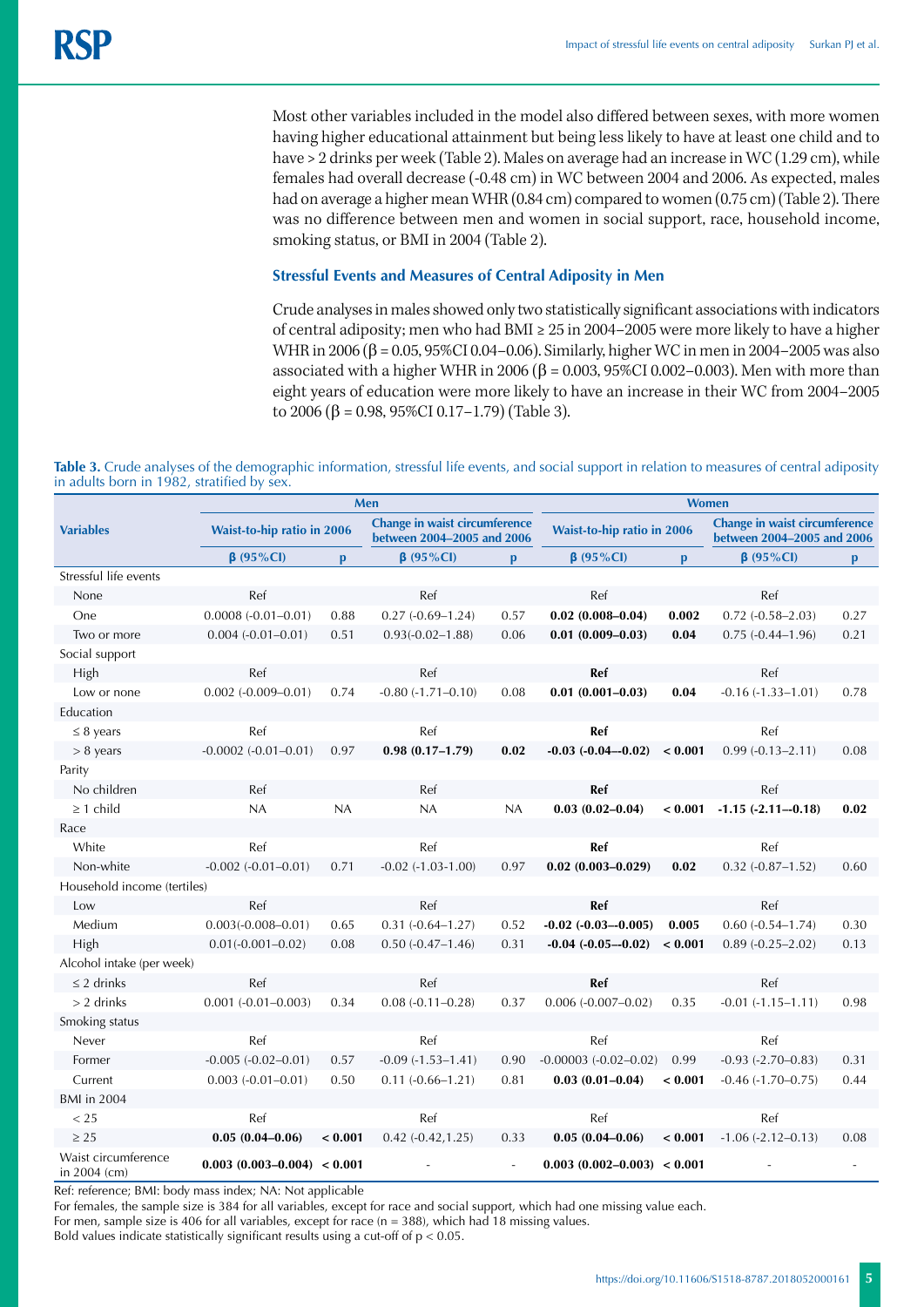For men, in the multivariable models adjusted for education, household income, alcohol intake, smoking status, BMI in 2004, and WC in 2004, we found a positive relation between having at least two stressful life events and increased WC between 2004–2005 and 2006  $(\beta = 0.97, 95\% \text{C}10.02 - 1.92)$ . This association between stressful life events and change in WC in men was not modified by social support for men (Wald test,  $p = 0.77$ ).

## **Stressful Events and Measures of Central Adiposity in Women**

For women, almost all factors were associated with WHR in 2006 in our crude analysis. Compared to women reporting no stressful life events in the last year, those reporting one (β = 0.02, 95%CI 0.008–0.04) or more than one (β = 0.01, 95%CI 0.009–0.03) had a significantly higher WHR in 2006. Low or no social support was associated with 0.01 cm increase in WC between 2004–2005 and 2006 (β = 0.01, 95%CI 0.001–0.03). In addition, having one or more children (β = 0.03, 95%CI 0.02–0.04), being a current smoker (β = 0.03, 95%CI 0.01–0.04), being non-white (β = 0.02, 95%CI 0.02–0.04), being overweight or obese in 2004 (β = 0.05, 95%CI 0.04–0.06), and having a higher WC in 2004–2005 (β = 0.003, 95%CI 0.002–0.003) were positively associated with WHR in 2006. On the other hand, compared to women with eight years of education or less, women with > 8 years of education in 2004–2005 had lower WHR in 2006 ( $\beta$  = -0.03, 95%CI -0.04- -0.02). Similarly, compared to those with the lowest income level, women from medium and high income level households had lower WHR in 2006 (β = -0.02, 95%CI -0.03– -0.005; β = -0.04, 95%CI -0.05– -0.02, respectively). Among the exposures and covariates assessed, only parity, i.e., having ever had at least one child, was associated with reduced WC (β = -1.15, 95%CI -2.11 - -0.18) (Table 3).

In the multivariable models adjusted for the same covariates (education, race, household income, alcohol intake, smoking status, BMI in 2004–2005) in addition to parity in the analysis for women, we found a statistically significant positive association between having one stressful life event and WHR in 2006 (β = 0.02, 95%CI 0.003–0.03) (Table 4). Moreover, compared to women who reported no stressful life events in the past year, women who had one or more than one stressful life events had an increase in WC between 2004 and 2006 that were, on average, 1.37 cm or 1.26 cm greater, respectively, after holding the other covariates constant (one stressful life event:  $β = 1.37,95%CI 0.17–2.54$ ; two or more stressful life events:  $\beta$  = 1.26, 95%CI 0.11–2.40). No adjusted models assessing the association between social support and our indicators of central adiposity were significant for men or women (Table 4). Social support did not modify the relation between stressful life events and change in WC  $(2004–2006)$  (Wald test, p = 0.28) or WHR (Wald test, p = 0.63) in women.

|                                     | Men $(n = 406)$            |      |                                                             |       | Women $(n = 377)$          |      |                                                             |      |  |
|-------------------------------------|----------------------------|------|-------------------------------------------------------------|-------|----------------------------|------|-------------------------------------------------------------|------|--|
| <b>Variable</b>                     | Waist-to-hip ratio in 2006 |      | Change in waist circumference<br>between 2004-2005 and 2006 |       | Waist-to-hip ratio in 2006 |      | Change in waist circumference<br>between 2004-2005 and 2006 |      |  |
|                                     | $\beta$ (95%Cl)            |      | $\beta$ (95%CI)                                             | p     | $\beta$ (95%CI)            |      | $\beta$ (95%CI)                                             | p    |  |
| Adjusted models with stress         |                            |      |                                                             |       |                            |      |                                                             |      |  |
| Stressful life events               |                            |      |                                                             |       |                            |      |                                                             |      |  |
| None                                | Ref                        |      |                                                             | Ref   |                            | Ref  |                                                             | Ref  |  |
| One.                                | $-0.001 (-0.01 - 0.008)$   | 0.81 | $0.21 (-0.75 - 1.17)$                                       | 0.66  | $0.02(0.003 - 0.03)$       | 0.01 | $1.37(0.17-2.54)$                                           | 0.02 |  |
| Two or more                         | $0.003 (-0.006 - 0.013)$   | 0.48 | $0.97(0.02 - 1.92)$                                         | 0.045 | $0.01 (-0.002 - 0.02)$     | 0.10 | $1.26(0.11 - 2.40)$                                         | 0.03 |  |
| Adjusted models with social support |                            |      |                                                             |       |                            |      |                                                             |      |  |
| Social support                      |                            |      |                                                             |       |                            |      |                                                             |      |  |
| <b>High</b>                         | Ref                        |      | Ref                                                         |       | Ref                        |      | Ref                                                         |      |  |
| Low or none                         | $-0.0004(-0.01-0.01)$      | 0.92 | $-0.64$ $(-1.55 - 0.28)$                                    | 0.17  | $0.002(-0.01-0.01)$        | 0.29 | $0.36(-0.76-1.49)$                                          | 0.64 |  |

**Table 4.** Adjusted analyses of stressful life events and social support variables in relation to measures of central adiposity in adults born in 1982, stratified by sex.

Models for waist-to-hip ratio are adjusted for education (> 8 *versus* ≤ 8 years), household income (tertiles), number of alcoholic drinks per week (> 2 *versus* ≤ 2), smoking status (never, former, current), and BMI in 2004 (< 25 *versus* ≥ 25). Models for change in waist circumference are adjusted for these variables, as well as waist circumference in 2004. Analyses for women were also adjusted for parity (no children *versus* ≥ 1 child) and race (white *versus* non-white). Note: The models with stressful life events were not adjusted for the social support variable and the models with social support were not adjusted for stressful life events.

Bold values indicate statistically significant results using a cut-off of  $p < 0.05$ .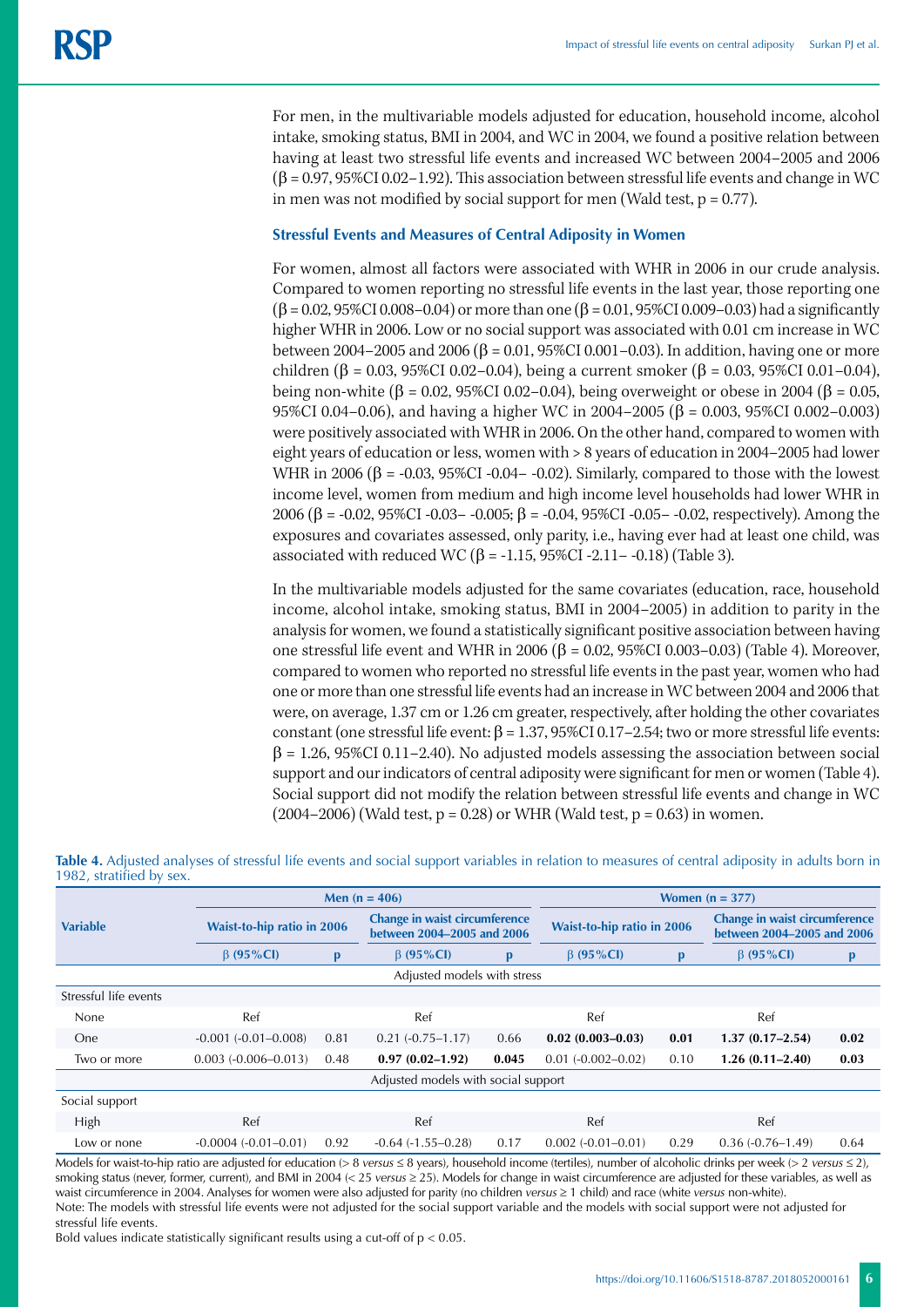#### **DISCUSSION**

We found that women reported a higher proportion of stressful life events than men, which appeared to be primarily due to the relative likelihood of more serious health and emotional problems. We also found that stressful life events were more related to measures of central adiposity in women than in men. Women who reported one stressful life event in 2004–2005 were significantly more likely to have higher WHR in 2006 and also experience an increase in change in WC over a one- to two-year period, compared to women reporting no stressful life events. Compared to the same group, those who reported two or more stressful life events had a statistically significant increase in WC from 2005 to 2006. In men, the experience of stressful life events resulted in an increase in WC but not in WHR, with those experiencing two or more stressful life events before 2004–2005 having approximately one centimeter increase in WC between 2004–2005 and 2006. While social support was associated with WHR in women, after adjustment for covariates, there was no clear relation between social support and WHR. In adjusted models, social support was not associated with either indicator of central adiposity in men or women.

Our study showed modest positive associations between increased stressful life events and change in WC in both men and women. Another study has found central fat distribution to mediate the association between stress eating in non-diabetics (defined as eating more or one's favorite foods because of stress) and measures of glucoregulation (e.g., glucose, insulin, insulin resistance)<sup>24</sup>. A British study that examined life events as predictors of WC has found illness (referring to disability in oneself or a child) to be related to increased WC<sup>25</sup>. Another stressor, interpersonal discrimination, has also been associated with increases in WC over a period of nine years in a US population, which was more pronounced in men than women<sup>26</sup>. A recent study from Britain has found the negative aspects of a close relationship to be related to increases in WC over a similar time period<sup>27</sup>. Nonetheless, other research found no evidence of significant associations between self-perceived stress, perceived life stress, and cortisol with WC28,29.

In terms of WHR, we found a positive significant association only in women and not men. Similar to our findings, higher perceived stress among a US sample of diabetic adults was found to be associated with WHR in women, but not men<sup>30</sup>. Two studies have shown null associations. In Finnish men, no relation was found between negative life changes (e.g., loss of job or increased conflicts with a spouse) and WHR<sup>31</sup>. Similarly, there were no significant changes in the association between life events and WHR among Dutch young adults of either sex<sup>32</sup>.

We found no relation between social support and WC or WHR in either women or men. Regarding the literature on social support and central adiposity, findings are mixed with some studies showing associations<sup>33–35</sup>, others reporting null findings<sup>28,36</sup>, or only associations among males<sup>30,37</sup>. In a small sample of women  $(n = 41)$ , unadjusted comparisons suggested that women with normal WC had higher levels of social support than women with high WC33. These findings have been reinforced by larger studies indicating that the lower levels of perceived support in women were associated with WC and WHR after adjustment for BMI34,38. A study with adolescents has shown that those with less supportive relationships had increased WHR over a three-year period, adjusting for baseline WHR<sup>35</sup>. One of the few other studies in Latin America, with Bolivian women, has reported non-significant relations between instrumental social support and central adiposity, measured by the subscapular to triceps skinfold ratio<sup>36</sup>.

The strengths of our study include longitudinal follow-up of a relatively large cohort of men and women representative of a medium-sized city in southern Brazil. As weight gain or loss is typically gradual, the relatively short time of follow-up could be a limitation and a potential explanation for the relatively small changes observed. On the other hand, the biological and behavioral impacts of these life events are likely to be most relevant in the period immediately following the event<sup>39</sup>. Similarly, both our measures of stress and social support were limited by the number and types of stressors included in the data set. Although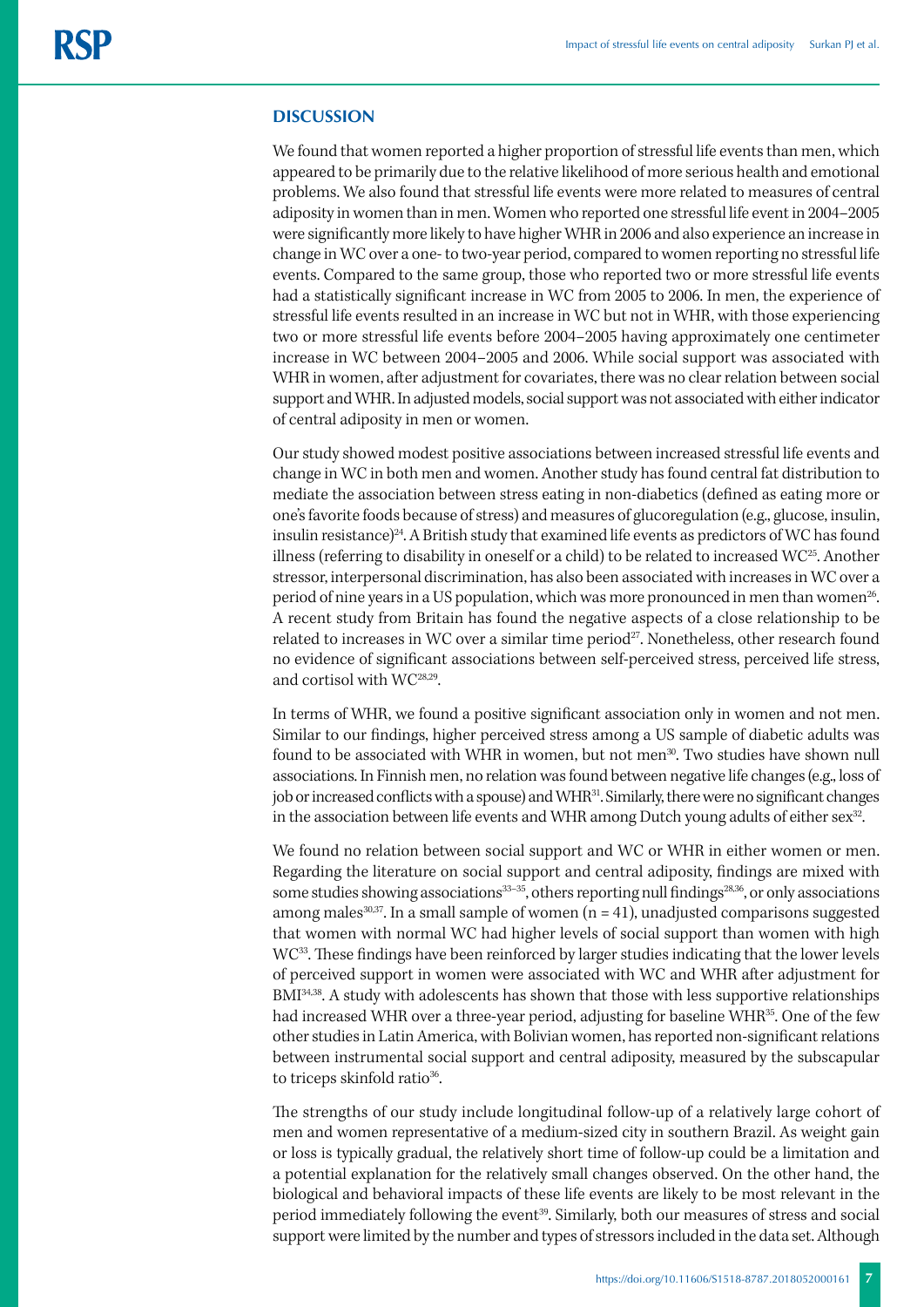adapted from standard items of other validated instruments<sup>19-22</sup>, our scale had not been validated in Brazil. Given the Brazilian cultural context, it is possible that other types of life events not available in our data set may be more relevant to central adiposity.

Our study showed varied, modest associations between increased stressful life events and WC and WHR. Mechanisms that have been proposed include alterations caused by changes in the functioning of the hypothalamic-pituitary-adrenal axis<sup>9</sup> and higher dietary intake of foods high in fat and sugar as a response to stress<sup>10</sup>. Given the inconsistencies in the literature to date28,30,33–37, further research is needed to confirm these findings and to examine how stressful events relate to change in WHR. We could not address this issue of change over time in this study because data were not available on WHR in 2004. Moreover, in future studies, it would be interesting to explore changes in WC adjusted for changes in BMI, i.e., to evaluate change in the degree of centrality. We could not assess this because we did not have measures on BMI in 2006. Furthermore, as a more precise measure than BMI in 2004, we would have liked to have been able to adjust for change in BMI between 2004 and 2006, given that variation in WC could have occurred because of a change in BMI that is not necessarily attributable to central adiposity. Future studies would benefit from including a wider range and a more extensive list of stressful events, which could be studied both individually and cumulatively.

## **REFERENCES**

- 1. Després JP. Health consequences of visceral obesity. *Ann Med.* 2001;33(8):534-41. <https://doi.org/10.3109/07853890108995963>
- 2. Suk SH, Sacco RL, Boden-Albala B, Cheun JF, Pittman JG, Elkind MS, et al. Abdominal obesity and risk of ischemic stroke: the Northern Manhattan Stroke Study. *Stroke.* 2003;34(7):1586-92. https://doi.org/10.1161/01.STR.0000075294.98582.2F
- 3. Lee DE, Kehlenbrink S, Lee H, Hawkins M, Yudkin JS. Getting the message across: mechanisms of physiological cross talk by adipose tissue. *Am J Physiol Endocrinol Metab.* 2009;296(6):E1210-29. https://doi.org/10.1152/ajpendo.00015.2009
- 4. Schneider HJ, Friedrich N, Klotsche J, Pieper L, Nauck M, John U, et al. The predictive value of different measures of obesity for incident cardiovascular events and mortality. *J Clin Endocrinol Metab.* 2010;95(4):1777-85.<https://doi.org/10.1210/jc.2009-1584>
- 5. Faria ER, Franceschini SCC, Peluzio MCG, Sant'Ana LFR, Priore SE. Correlation between metabolic and body composition variables in female adolescents. *Arq Bras Cardiol.*  2009;93(2):119-27. https://doi.org/10.1590/S0066-782X2009000800009
- 6. McLaren L. Socioeconomic status and obesity. *Epidemiol Rev.* 2007;29(1):29-48. <https://doi.org/10.1093/epirev/mxm001>
- 7. Björntorp P. Endocrine abnormalities of obesity. *Metabolism.* 1995;44 Suppl 3:21-3. https://doi.org/10.1016/0026-0495(95)90315-1
- 8. De Vriendt T, Moreno LA, De Henauw S. Chronic stress and obesity in adolescents: scientific evidence and methodological issues for epidemiological research. *Nutr Metab Cardiovasc Dis.*  2009;19(7):511-9. https://doi.org/10.1016/j.numecd.2009.02.009
- 9. Charmandari E, Tsigos C, Chrousos G. Endocrinology of the stress response. *Annu Rev Physiol.*  2005;67:259-84. https://doi.org/10.1146/annurev.physiol.67.040403.120816
- 10. Torres SJ, Nowson CA. Relationship between stress, eating behavior, and obesity. *Nutrition.*  2007;23(11-12):887-94. https://doi.org/10.1016/j.nut.2007.08.008
- 11. Björntorp P. Do stress reactions cause abdominal obesity and comorbidities? *Obes Rev.*  2001;2(2):73-86. https://doi.org/10.1046/j.1467-789x.2001.00027.x
- 12. McEwen BS. Stressed or stressed out: what is the difference? *J Psychiatry Neurosci.* 2005 [cited 2016 Apr 13];30(5):315-8. Available from: https://jpn.ca/wp-content/uploads/2014/04/30-5-315.pdf
- 13. Cohen S, Wills TA. Stress, social support, and the buffering hypothesis. *Psychol Bull.*  1985;98(2):310-57. <https://doi.org/10.1037/0033-2909.98.2.310>
- 14. Victora CG, Barros FC. Cohort profile: the 1982 Pelotas (Brazil) birth cohort study. *Int J Epidemiol.* 2006;35(2):237-42. <https://doi.org/10.1093/ije/dyi290>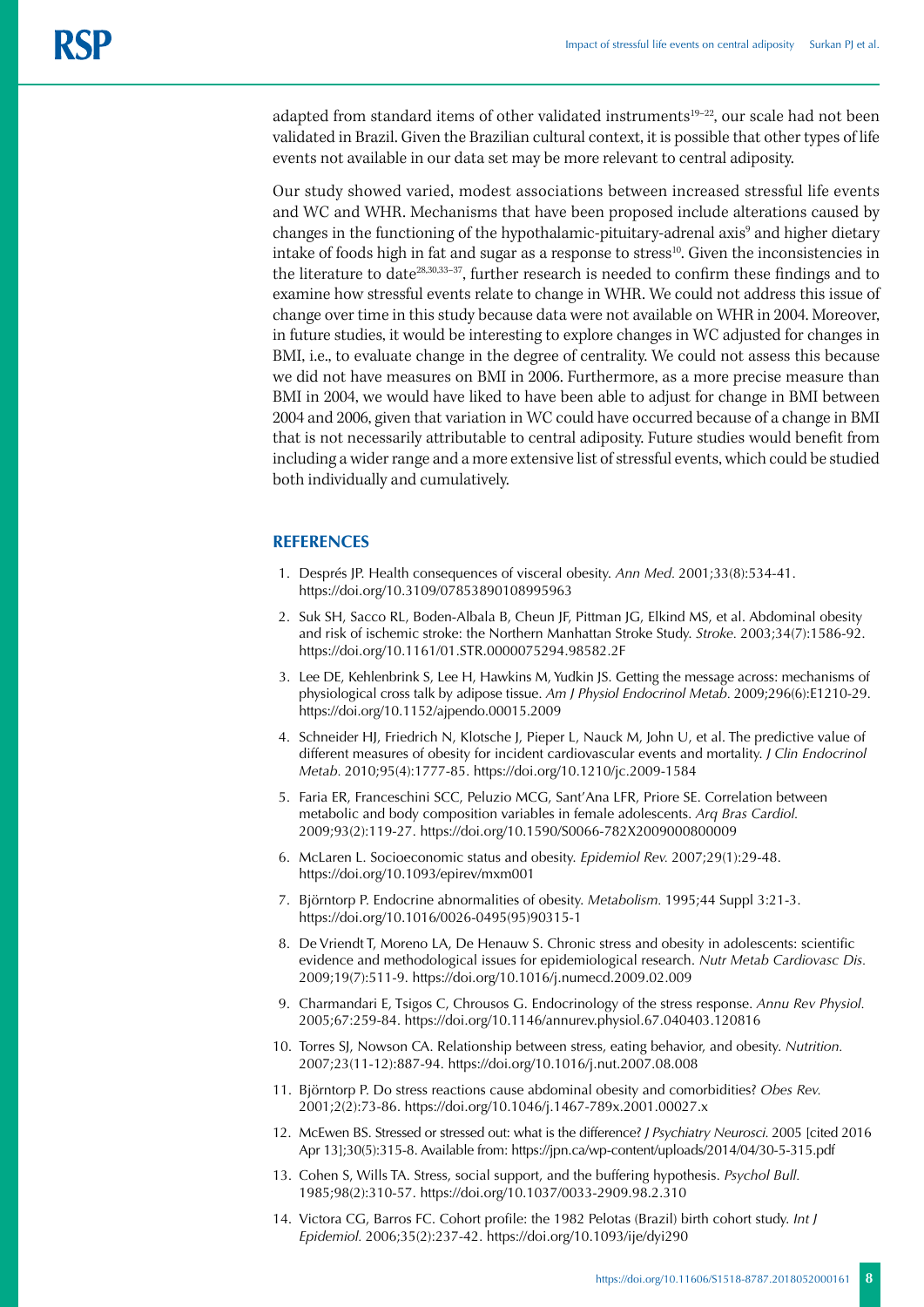- 15. Barros FC, Victora CG, Horta BL, Gigante DP. Methodology of the Pelotas birth cohort study from 1982 to 2004-5, Southern Brazil. *Rev Saude Publica.* 2008;42 Suppl 2:7-15. https://doi.org/10.1590/S0034-89102008000900003
- 16. González DA, Nazmi A, Yudkin JS, Victora CG. Life-course socio-economic factors, skin colour and abdominal obesity in adulthood in a Brazilian birth cohort. *Public Health Nutr.*  2009;12(11):2225-35. https://doi.org/10.1017/S1368980009990607
- 17. Ross R, Berentzen T, Bradshaw AJ, Janssen I, Kahn HS, Katzmarzyk PT, et al. Does the relationship between waist circumference, morbidity and mortality depend on measurement protocol for waist circumference? *Obes Rev.* 2008;9(4):312-25. https://doi.org/10.1111/j.1467-789X.2007.00411.x
- 18. World Health Organization*.* Waist circumference and waist-hip ratio: report of a WHO Expert Consultation. Geneva: WHO; 2008 [cited 2016 Apr 13]. Available from: http://apps.who.int/iris/ bitstream/10665/44583/1/9789241501491\_eng.pdf
- 19. Cristofaro SL, Cleary SD, Wan CR, Broussard B, Chapman C, Haggard PJ, et al. Measuring trauma and stressful events in childhood and adolescence among patients with first-episode psychosis: initial factor structure, reliability, and validity of the Trauma Experiences Checklist. *Psychiatry Res.* 2013;210(2):618-25.<https://doi.org/10.1016/j.psychres.2013.06.015>
- 20. Fliege H, Rose M, Arck P, Walter OB, Kocalevent RD, Weber C, et al. The Perceived Stress Questionnaire (PSQ) reconsidered: validation and reference values from different clinical and healthy adult samples. *Psychosom Med.* 2005;67(1):78-88. https://doi.org/10.1097/01.psy.0000151491.80178.78
- 21. Holmes TH, Rahe RH. The social readjustment rating scale. *J Psychosom Res.* 1967;11(2):213-8. https://doi.org/10.1016/0022-3999(67)90010-4
- 22. Paykel ES, Prusoff BA, Uhlenhuth EH. Scaling of life events. *Arch Gen Psychiatry.*  1971;25(4):340-7. https://doi.org/10.1001/archpsyc.1971.01750160052010
- 23. Onis M, Onyango AW, Borghi E, Siyam A, Nishida C, Siekmann J. Development of a WHO growth reference for school-aged children and adolescents. *Bull World Health Organ*. 2007;85(9):660-7. https://doi.org/10.2471/BLT.07.043497
- 24. Tsenkova V, Boylan JM, Ryff C. Stress eating and health. Findings from MIDUS, a national study of US adults. *Appetite.* 2013;69:151-5.<https://doi.org/10.1016/j.appet.2013.05.020>
- 25. Stewart-Knox B, Duffy ME, Bunting B, Parr H, Almeida MDV, Gibney M. Associations between obesity (BMI and waist circumference) and socio-demographic factors, physical activity, dietary habits, life events, resilience, mood, perceived stress and hopelessness in healthy older Europeans. *BMC Public Health.* 2012;12:424. https://doi.org/10.1186/1471-2458-12-424
- 26. Hunte HE. Association between perceived interpersonal everyday discrimination and waist circumference over a 9-year period in the Midlife Development in the United States cohort study. *Am J Epidemiol.* 2011;173(11):1232-9.<https://doi.org/10.1093/aje/kwq463>
- 27. Kouvonen A, Stafford M, De Vogli R, Shipley MJ, Marmot MG, Cox T, et al. Negative aspects of close relationships as a predictor of increased body mass index and waist circumference: the Whitehall II study. *Am J Public Health.* 2011;101(8):1474-80. https://doi.org/10.2105/AJPH.2010.300115
- 28. Baltrus PT, Shim RS, Ye J, Watson L, Davis SK. Socioeconomic position, stress, and cortisol in relation to waist circumference in African American and white women. *Ethn Dis.*  2010;20(4):376-82.
- 29. Bove M, Carnevali L, Cicero AF, Grandi E, Gaddoni M, Noera G, et al. Psychosocial factors and metabolic parameters: is there any association in elderly people? The Massa Lombarda Project. *Aging Ment Health.* 2010;14(7):801-6. <https://doi.org/10.1080/13607861003713299>
- 30. Lloyd CE, Wing RR, Orchard TJ. Waist to hip ratio and psychosocial factors in adults with insulin-dependent diabetes mellitus: the Pittsburgh Epidemiology of Diabetes Complications study. *Metabolism.* 1996;45(2):268-72. https://doi.org/10.1016/S0026-0495(96)90065-7
- 31. Helminen A, Rankinen T, Halonen P, Vaisanen S, Rauramaa R. Positive and negative life changes and LDL cholesterol. *J Biosoc Sci.* 1999;31(2):269-77.
- 32. Twisk JW, Snel J, Kemper HCG, Mechelen W. Changes in daily hassles and life events and the relationship with coronary heart disease risk factors: a 2-year longitudinal study in 27-29-year-old males and females. *J Psychosom Res.* 1999;46(3):229-40. https://doi.org/10.1016/S0022-3999(98)00088-9